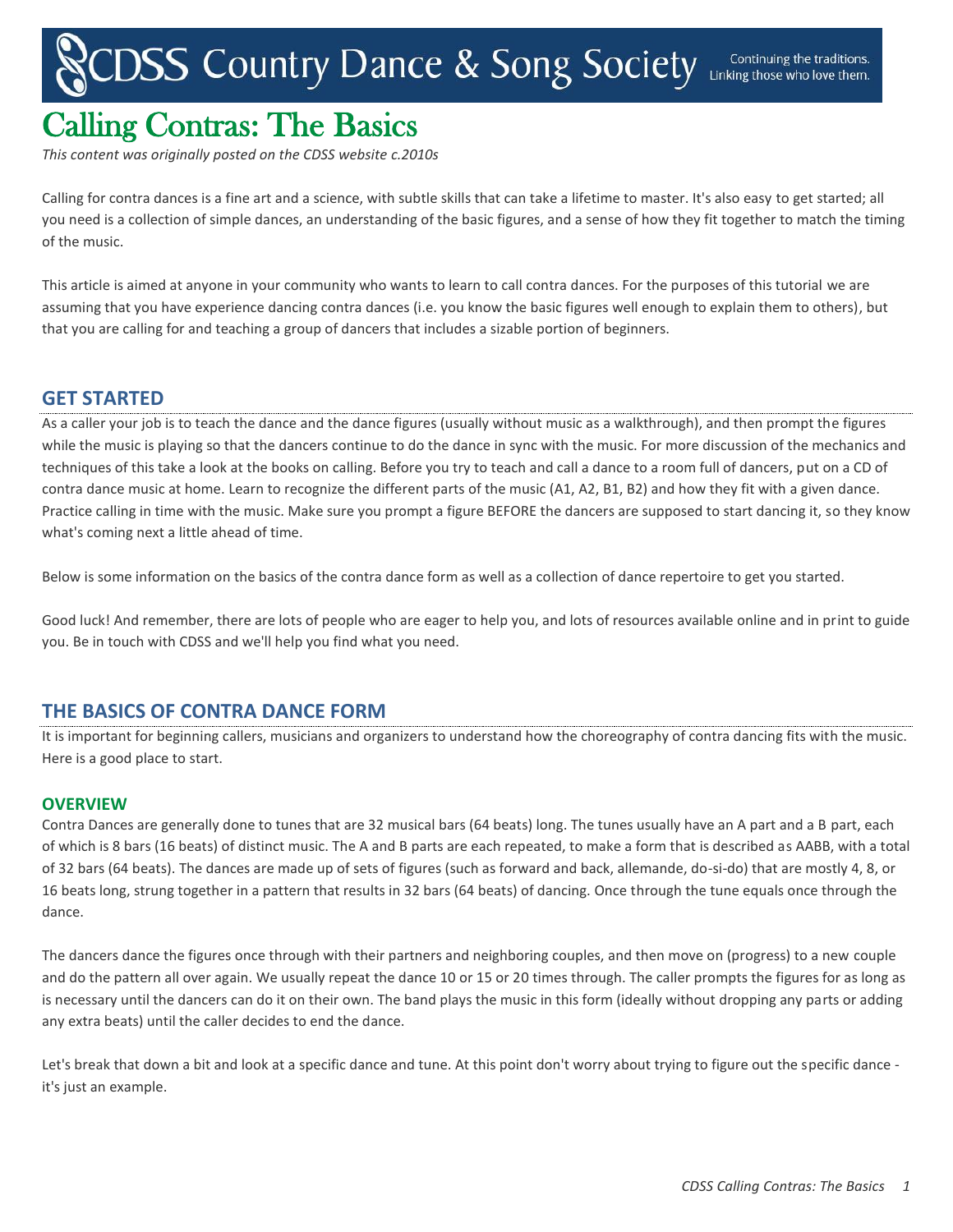# **SAMPLE DANCE AND TUNE**

Here's the simple contra dance "Broken Sixpence" by Don Armstrong.

BROKEN SIXPENCE, BY DON ARMSTRONG; FROM REBECCA LAY longways; duple improper

A1: Neighbor do si do (8) two gents do si do (8)

A2: two ladies do si do (8) Ones swing, end facing down (8)

B1: go down the hall, 4 in line, turn alone (8) up the hall, bend the line into a ring (8)

B2: Circle Left 1x star Left 1x

The numbers in parentheses represent the number of musical beats that each figure should take. For example, the A1 has a neighbor dosi-do for 8 beats, and then a gents do-si-do for 8 beats. "Longways" indicates that the dance is done in long lines of couples, with each person standing across from their partner and next to their neighbor. "Improper" means the number two couples in each group of four cross over, so that the long lines are gent - lady, gent- lady, etc.

Now, here's the simple Irish reel "Silver Spear," a common contra dance tune (click the image to see a larger version).



You can see the relationship between beats (red dots) and bars (the horizontal lines that divide the music), as well as the structure of the A and B parts. [Note to musicians: this concept of "beats" may be different than what the time signature says about beats per measure, depending on how the music is written out. It reflects the way dancers hear the beats - and callers match the figures to the music - when the tune is played at dance tempo. Don't think too much about the time signature.] The musical notes are the melody of the tune, while the chord letters give information to the rhythm musicians about how to accompany the tune.

If you were dancing Broken Sixpence to the Silver Spear, the neighbor do-si-do would take up the first line of music (8 beats, 4 bars), then the gents do-si-do takes up the second line, and that is the end of the A1. The band will repeat the A part; this time the ladies do-si-do takes up the first line, and the ones swing takes up the second line, and that's the end of the A2. For the B1 dancers go down the hall while the band plays the third line, and back up the hall for the 4th line. Repeat! B2: Circle = 3rd line, star = 4th line. Then we have reached the end of once through the dance and once through the tune. The dancers have progressed to face new couples; the band repeats the tune from the beginning, and the caller starts at the beginning of the figures for the second time through.

Presto! A contra dance!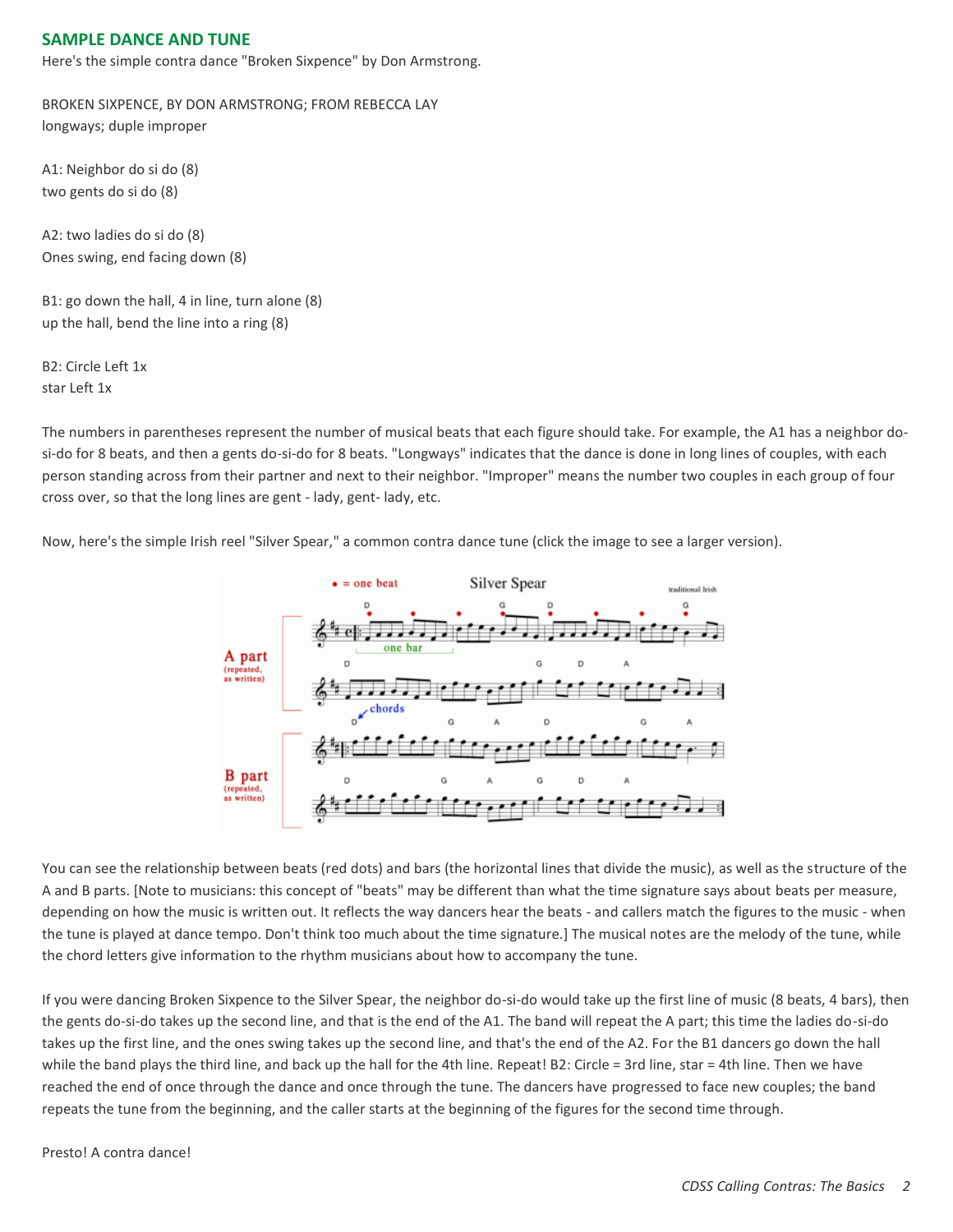# **CONTRA DANCE REPERTOIRE**

Here are a few favorite simple dances to get you started as a caller or dancer.

# **OVERVIEW**

There are two distinct situations in which you might be asked to call a dance:

- 1. **A party gig or a one-time event.** You are calling for a crowd made up almost entirely of beginners or people who have never encountered contra dancing. Perhaps the crowd has a wide range of ages (a school or family dance), maybe it's a celebration that includes some contra dancing (a wedding or graduation party), or a social event for an institution or school (college dance, corporate party, etc.) This sort of dance can generally be called a "Community dance;" a discussion of the dynamics of such events is beyond the scope of this article. There are excellent sources of dance repertoire and calling instruction for these situations available in print and online. Here are a few suggestions:
	- a. *New England Dancing Masters* books: the standard sources for simple dances for a community dance setting. Accompanying CDs are also available with recorded music for specific dances.
	- b. *Family and Community Dances booklet:* Includes some sample repertoire as well as information about teaching, calling and organizing community dances.
- 2. **A contra dance that is part of a regular series,** maybe a series that you are organizing. Probably there is more of a mix of beginners and people who have encountered contra dance before. In this situation you might choose repertoire that is simple and easy to teach while appealing to more experienced folks.

There is a lot more to the selection of repertoire and knowing your audience than we can get into here. Check out the Calling Books tab for some tips, or consider attending a calling workshop or camp course to gain a deeper understanding of these skills.

# **DANCE REPERTOIRE**

In the dances below, the figures are divided up into A1, A2, B1, and B2 based on which part of the music they accompany, with numbers in parentheses that indicate the number of musical beats that a given figure should take. If any of the figures are unfamiliar, you can probably find descriptions of them by searching online. Or, take a look at the glossary in Ted Sanella's book "Balance and Swing." The sources and authors for the dances are listed, where known.

#### **Summer Sunshine, Paul Balliet, 1994; from Sue Rosen**

Longways, Duple Improper

*Note from the Author: The only unique item for experienced dances is the unusual start position, which repeats near the end of B2. Take Neighbor's Right hand, women take Left hands to form wave.*

A1: Balance the wave of 4 (4) Neighbor swing (12)

A2: Ladies chain across and back (16)

B1: Circle left 3/4 (8) Partner swing (8)

B2: Circle left 3/4 to wave of 4 (8) Balance the wave, walk forward to new wave (8)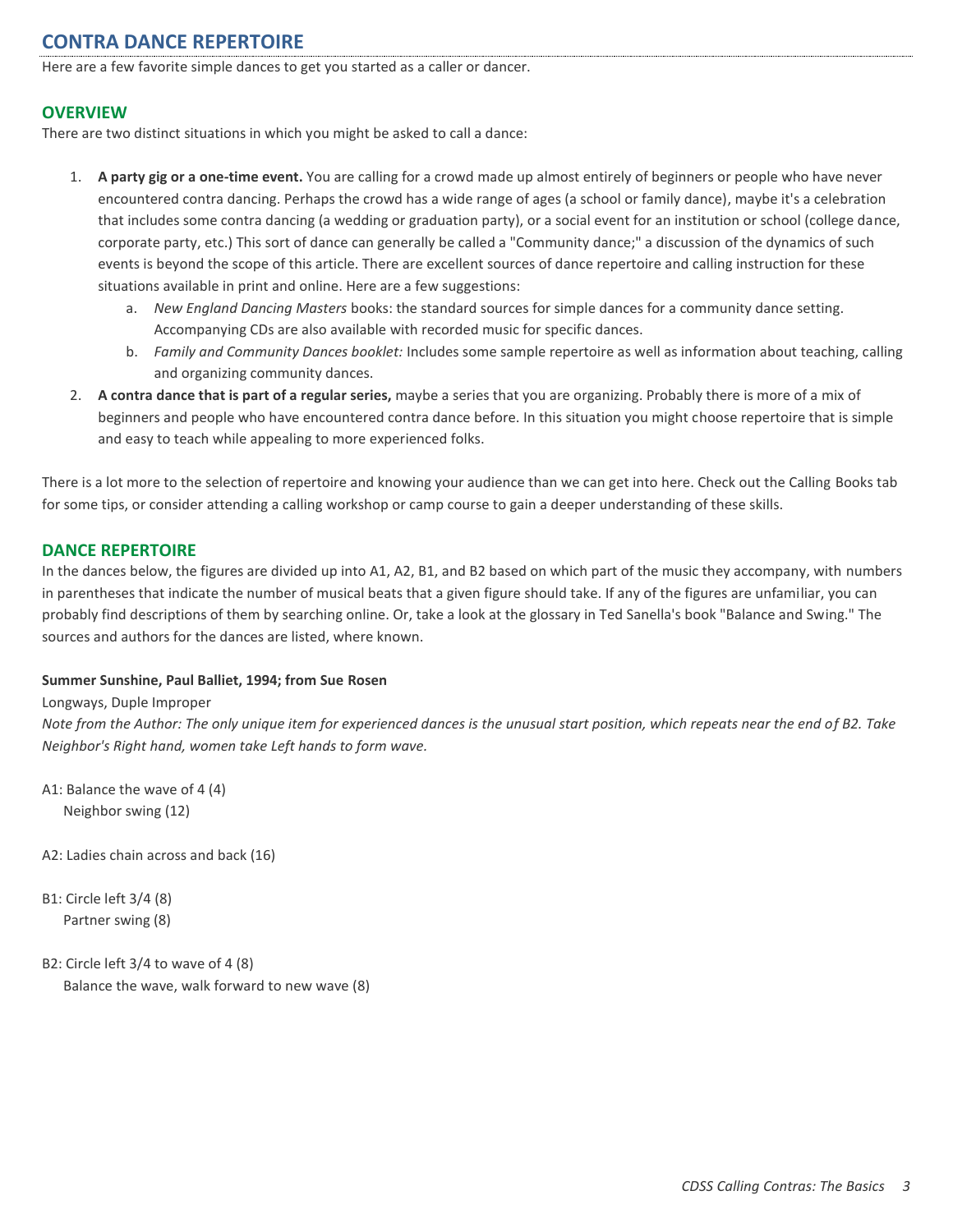# **Jefferson's Reel, traditional (aka Jefferson & Liberty); from Carol Ormand**

longways, duple proper

- A1: circle L one time around (8) circle R one time around (8)
- A2: same 4, star R (8) star L, end at home (8)
- B1: actives separate from partner and go down the outside of the set (8) actives turn around and walk back, returning to place (8)
- B2: actives split the inactives to make a line of 4, go down the hall (6) actives make an arch with their joined hands, pull inactives through the arch (2) actives face new inactives in a line of 4 (actives still face DOWN, inactives face UP) in a line of 4 walk UP the hall; make a new ring of 4 (8)

# **Unruly Reunion, by Robert Cromartie; from Carol Ormand**

longways, duple improper

- A1: Down the hall 4-in-line, 1's in the middle (8) turn alone, return and fold the line. (8)
- A2: Circle left (8) Circle right (8)
- B1: Dosido Neighbor (8) Swing Neighbor (8)
- B2: Long lines forward and back (8) 1's swing (8)

# **Family Contra, by Sherry Nevins; from Rebecca Lay**

longways, duple proper or improper

*Note from Rebecca: I love Family Contra...Most of the time, everyone is connected to someone else, which minimizes the opportunity for getting lost. It's also a longways dance that feels like a "real" contra, but it doesn't matter if people cross over at the ends.*

- A1: balance the ring 2x (8) circle left 1x (8)
- A2: balance the ring 2x (8) circle right 1x (8)
- B1: neighbor Do si do (8) partner Do si do (8)
- B2: face Neighbor, take inside hands w/partner, (8) Do si do as a couple 1 1/2 to face new neighbors (8)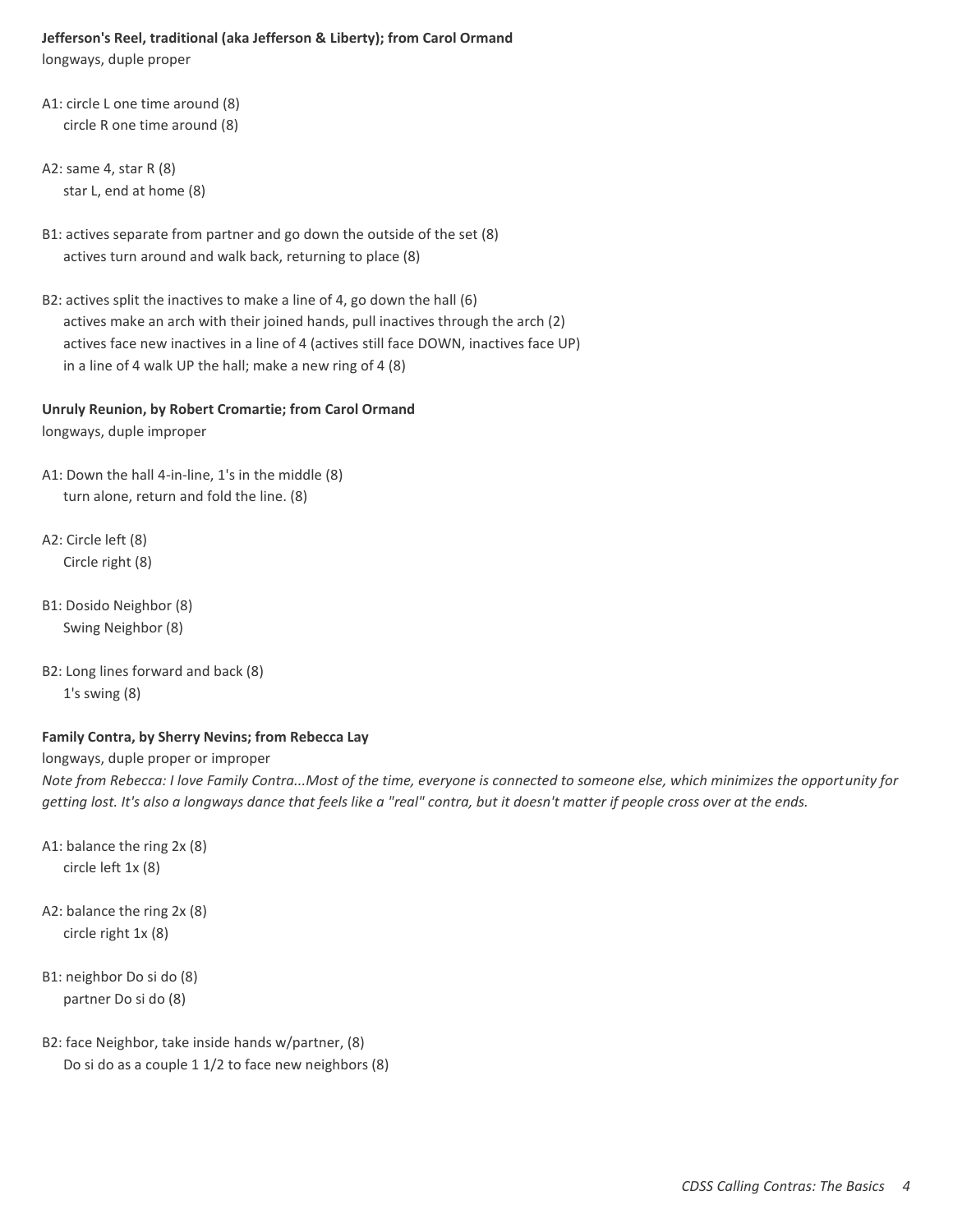#### **Broken Sixpence, by Don Armstrong; from Rebecca Lay**

longways; duple improper

*Note from Rebecca: If I'm asked to teach a pre-dance "Beginners Workshop" at a contra dance, I often teach participants Broken Sixpence at the end of the workshop, and then do it as the first dance of the evening.*

- A1: Neighbor do si do (8) two gents do si do (8)
- A2: two ladies do si do (8) Ones swing, end facing down (8)
- B1: go down the hall, 4 in line, turn alone (8) up the hall, bend the line into a ring (8)
- B2: Circle Left 1x star Left 1x

#### **The Baby Rose, by David Kaynor; from Rebecca Lay**

longways; duple improper *Note from Rebecca: I often use Baby Rose to teach a Ladies Chain and star because the rest of it is so simple.*

A1: Neighbor balance & swing (16)

A2: Circle L 3/4 (8) Partner do si do (8)

- B1: Partner balance & swing (16)
- B2: ladies chain (8) star Left 1x

#### **Cranky Ingenuity, by Bill Olson; from Rebecca Lay**

longways; duple improper

*Note from Rebecca: Cranky Ingenuity is in that great category of dances that satisfy everyone in a mixed crowd; it's not confusing for beginners (and has lots of neighbor interaction, so beginners get to dance with lots of different people), and experienced dancers love it, too.*

```
A1: Circle L 1x (8)
as a couple, Do si do Neighbors (as in Family Contra) (8)
```
- A2: Neighbor Do si do (8) Neighbor swing (8)
- B1: Gents Allemande L 1 1/2 (8) Partner swing (8)

```
B2: Circle L 3/4 (until you face up or down) (8)
balance the ring (4)
California twirl (4) (in each couple, Gent lifts up joined hand and lady walks under to face new neighbors)
```